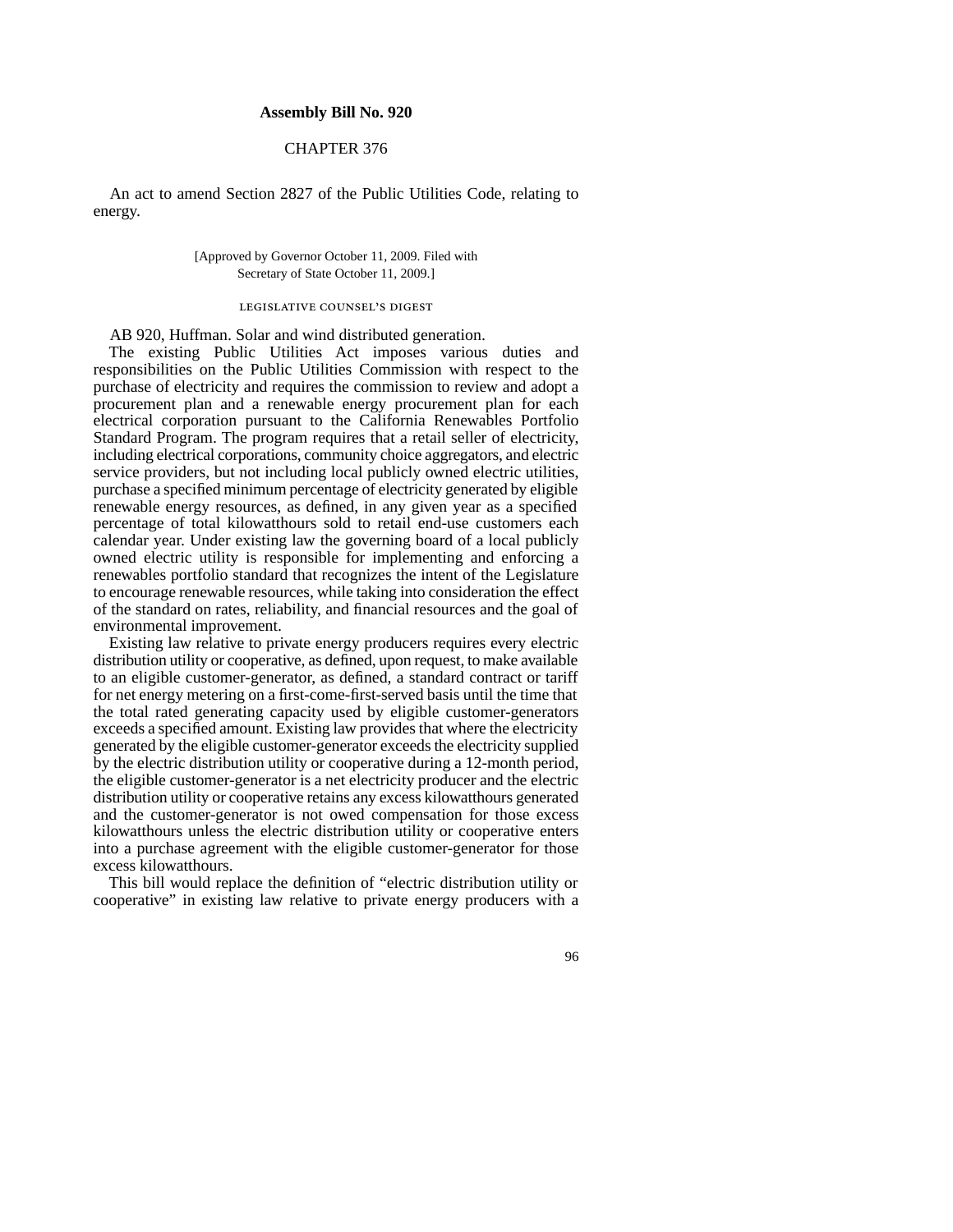definition of "electric utility." The bill would require the ratemaking authority, as defined, for the electric utility to adopt, by January 1, 2011, a net surplus electricity compensation valuation to compensate a net surplus customer-generator, as defined, for the value of net surplus electricity, as defined, generated by an eligible customer-generator and delivered to the grid that is in excess of the amount of electricity that is delivered from the grid to the eligible customer-generator. The bill would require the electric utility to offer a standard contract or tariff to eligible customer-generators that includes compensation for the value of net surplus electricity. The bill would require the electric utility, upon an affirmative election by the eligible customer-generator to receive service pursuant to this contract or tariff, to either: (1) provide net surplus electricity compensation for any net surplus electricity generated in the 12-month period, or (2) allow the eligible customer-generator to apply the net surplus electricity as a credit for kilowatthours subsequently supplied by the electric utility to the surplus customer-generator. The bill would, for an electric utility that is an electrical corporation or electrical cooperative, authorize the commission to adopt requirements for providing notice and the manner by which eligible customer-generators may elect to receive net surplus electricity compensation. The bill would provide that upon adoption of the net surplus electricity compensation rate and the eligible customer-generator electing to receive net surplus electricity compensation, any renewable energy credit, as defined, for net surplus electricity belongs to the electric utility purchasing the electricity and that net surplus electricity counts toward the electric utility's renewables portfolio standard purchasing requirements. This bill would incorporate additional changes in Section 2827 of the Public Utilities Code, proposed by AB 560, to be operative only if AB 560 and this bill are chaptered and become effective on or before January 1, 2010, and this bill is chaptered last.

Under existing law, a violation of any order, decision, rule, direction, demand, or requirement of the commission is a crime.

Because this bill would require action by the commission to implement certain of its requirements that expand the existing obligations of electrical corporations, a violation of these provisions would impose a state-mandated local program by expanding the definition of a crime.

The California Constitution requires the state to reimburse local agencies and school districts for certain costs mandated by the state. Statutory provisions establish procedures for making that reimbursement.

This bill would provide that no reimbursement is required by this act for a specified reason.

#### *The people of the State of California do enact as follows:*

SECTION 1. Section 2827 of the Public Utilities Code is amended to read: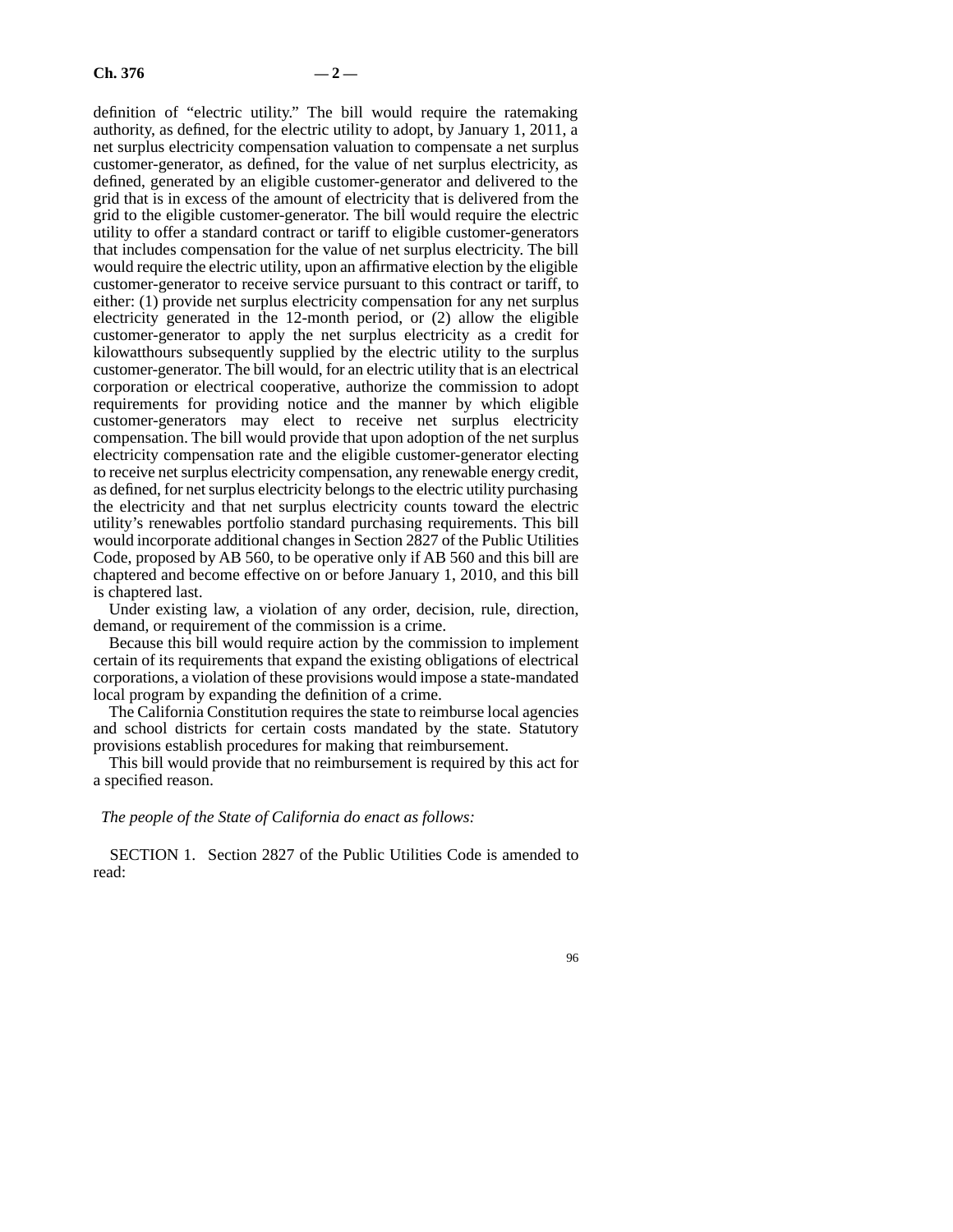2827. (a) The Legislature finds and declares that a program to provide net energy metering combined with net surplus compensation, co-energy metering, and wind energy co-metering for eligible customer-generators is one way to encourage substantial private investment in renewable energy resources, stimulate in-state economic growth, reduce demand for electricity during peak consumption periods, help stabilize California's energy supply infrastructure, enhance the continued diversification of California's energy resource mix, reduce interconnection and administrative costs for electricity suppliers, and encourage conservation and efficiency.

(b) As used in this section, the following terms have the following meanings:

(1) "Co-energy metering" means a program that is the same in all other respects as a net energy metering program, except that the local publicly owned electric utility has elected to apply a generation-to-generation energy and time-of-use credit formula as provided in subdivision (i).

(2) "Electrical cooperative" means an electrical cooperative as defined in Section 2776.

(3) "Electric utility" means an electrical corporation, a local publicly owned electric utility, or an electrical cooperative, or any other entity, except an electric service provider, that offers electrical service. This section shall not apply to a local publicly owned electric utility that serves more than 750,000 customers and that also conveys water to its customers.

(4) "Eligible customer-generator" means a residential, small commercial customer as defined in subdivision (h) of Section 331, commercial, industrial, or agricultural customer of an electric utility, who uses a solar or a wind turbine electrical generating facility, or a hybrid system of both, with a capacity of not more than one megawatt that is located on the customer's owned, leased, or rented premises, and is interconnected and operates in parallel with the electric grid, and is intended primarily to offset part or all of the customer's own electrical requirements.

(5) "Net energy metering" means measuring the difference between the electricity supplied through the electric grid and the electricity generated by an eligible customer-generator and fed back to the electric grid over a 12-month period as described in subdivisions (c) and (h).

(6) "Net surplus customer-generator" means an eligible customer-generator that generates more electricity during a 12-month period than is supplied by the electric utility to the eligible customer-generator during the same 12-month period.

(7) "Net surplus electricity" means all electricity generated by an eligible customer-generator measured in kilowatthours over a 12-month period that exceeds the amount of electricity consumed by that eligible customer-generator.

(8) "Net surplus electricity compensation" means a per kilowatthour rate offered by the electric utility to the net surplus customer-generator for net surplus electricity that is set by the ratemaking authority pursuant to subdivision (h).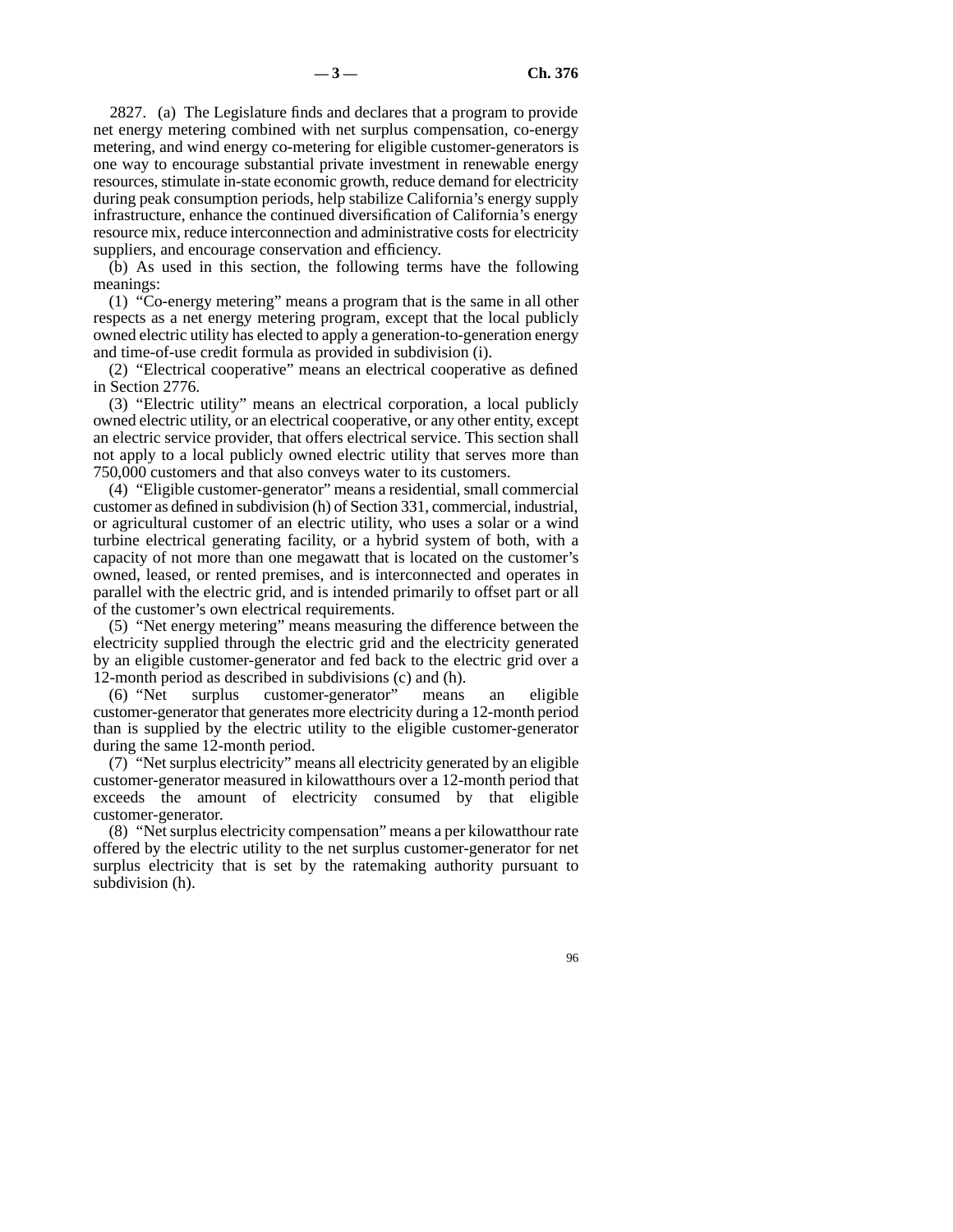(9) "Ratemaking authority" means, for an electrical corporation or electrical cooperative, the commission, and for a local publicly owned electric utility, the local elected body responsible for setting the rates of the local publicly owned utility.

(10) "Wind energy co-metering" means any wind energy project greater than 50 kilowatts, but not exceeding one megawatt, where the difference between the electricity supplied through the electric grid and the electricity generated by an eligible customer-generator and fed back to the electric grid over a 12-month period is as described in subdivision (h). Wind energy co-metering shall be accomplished pursuant to Section 2827.8.

(c) (1) Every electric utility shall develop a standard contract or tariff providing for net energy metering, and shall make this standard contract or tariff available to eligible customer-generators, upon request, on a first-come-first-served basis until the time that the total rated generating capacity used by eligible customer-generators exceeds 2.5 percent of the electric utility's aggregate customer peak demand. Net energy metering shall be accomplished using a single meter capable of registering the flow of electricity in two directions. An additional meter or meters to monitor the flow of electricity in each direction may be installed with the consent of the eligible customer-generator, at the expense of the electric utility, and the additional metering shall be used only to provide the information necessary to accurately bill or credit the eligible customer-generator pursuant to subdivision (h), or to collect solar or wind electric generating system performance information for research purposes. If the existing electrical meter of an eligible customer-generator is not capable of measuring the flow of electricity in two directions, the eligible customer-generator shall be responsible for all expenses involved in purchasing and installing a meter that is able to measure electricity flow in two directions. If an additional meter or meters are installed, the net energy metering calculation shall yield a result identical to that of a single meter. An eligible customer-generator that is receiving service other than through the standard contract or tariff may elect to receive service through the standard contract or tariff until the electric utility reaches the generation limit set forth in this paragraph. Once the generation limit is reached, only eligible customer-generators that had previously elected to receive service pursuant to the standard contract or tariff have a right to continue to receive service pursuant to the standard contract or tariff. Eligibility for net energy metering does not limit an eligible customer-generator's eligibility for any other rebate, incentive, or credit provided by the electric utility, or pursuant to any governmental program, including rebates and incentives provided pursuant to the California Solar Initiative.

(2) (A) On an annual basis, beginning in 2003, every electric utility shall make available to the ratemaking authority information on the total rated generating capacity used by eligible customer-generators that are customers of that provider in the provider's service area and the net surplus electricity purchased by the electric utility pursuant to this section.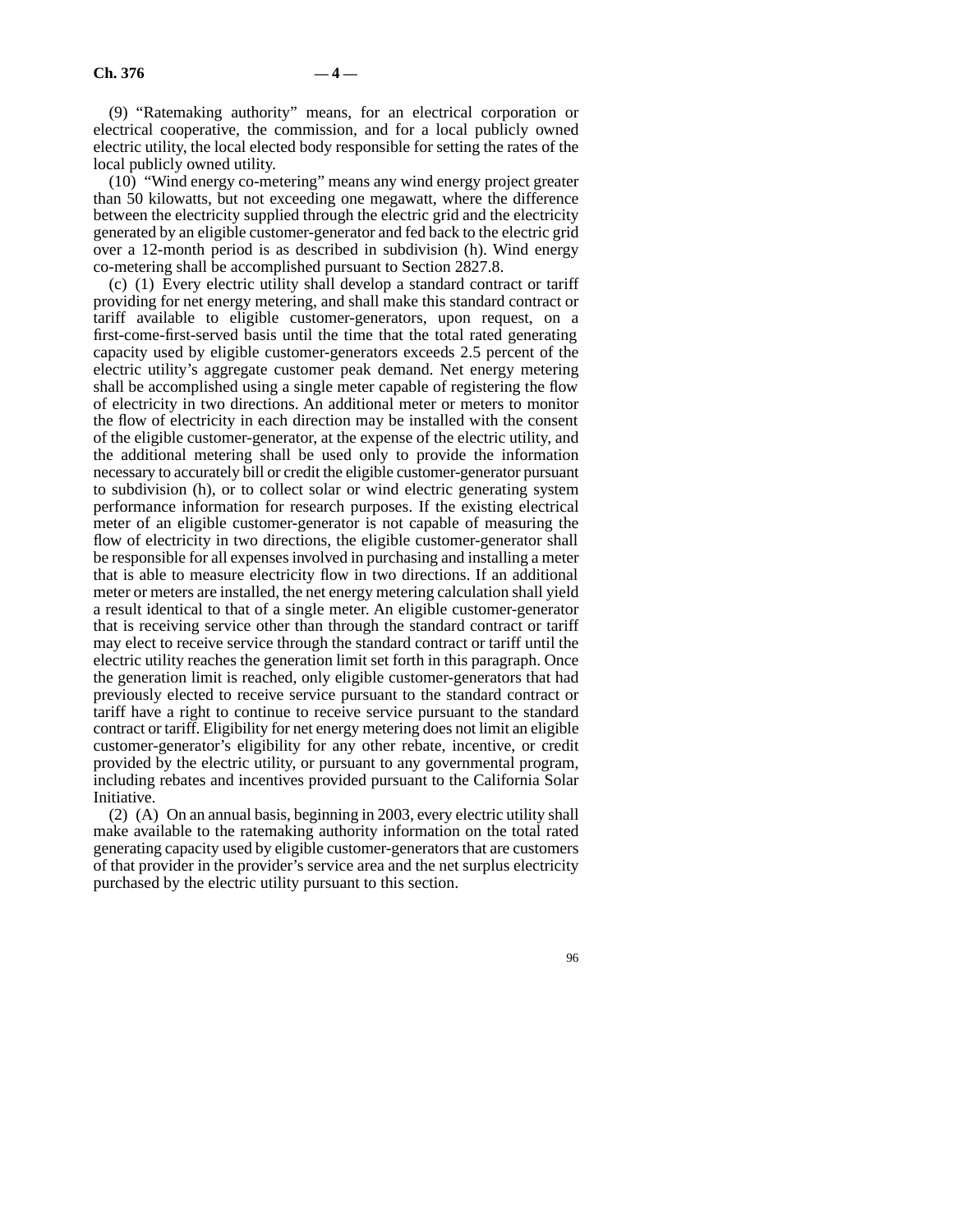(B) An electric service provider operating pursuant to Section 394 shall make available to the ratemaking authority the information required by this paragraph for each eligible customer-generator that is their customer for each service area of an electric corporation, local publicly owned electric utility, or electrical cooperative, in which the eligible customer-generator has net energy metering.

(C) The ratemaking authority shall develop a process for making the information required by this paragraph available to electric utilities, and for using that information to determine when, pursuant to paragraphs (1) and (3), an electric utility is not obligated to provide net energy metering to additional eligible customer-generators in its service area.

(3) An electric utility is not obligated to provide net energy metering to additional eligible customer-generators in its service area when the combined total peak demand of all electricity used by eligible customer-generators served by all the electric utilities in that service area furnishing net energy metering to eligible customer-generators exceeds 2.5 percent of the aggregate customer peak demand of those electric utilities.

(4) By January 1, 2010, the commission, in consultation with the Energy Commission, shall submit a report to the Governor and the Legislature on the costs and benefits of net energy metering, wind energy co-metering, and co-energy metering to participating customers and nonparticipating customers and with options to replace the economic costs and benefits of net energy metering, wind energy co-metering, and co-energy metering with a mechanism that more equitably balances the interests of participating and nonparticipating customers, and that incorporates the findings of the report on economic and environmental costs and benefits of net metering required by subdivision (n).

(d) Every electric utility shall make all necessary forms and contracts for net energy metering and net surplus electricity compensation service available for download from the Internet.

(e) (1) Every electric utility shall ensure that requests for establishment of net energy metering and net surplus electricity compensation are processed in a time period not exceeding that for similarly situated customers requesting new electric service, but not to exceed 30 working days from the date it receives a completed application form for net energy metering service or net surplus electricity compensation, including a signed interconnection agreement from an eligible customer-generator and the electric inspection clearance from the governmental authority having jurisdiction.

(2) Every electric utility shall ensure that requests for an interconnection agreement from an eligible customer-generator are processed in a time period not to exceed 30 working days from the date it receives a completed application form from the eligible customer-generator for an interconnection agreement.

(3) If an electric utility is unable to process a request within the allowable timeframe pursuant to paragraph (1) or (2), it shall notify the eligible customer-generator and the ratemaking authority of the reason for its inability to process the request and the expected completion date.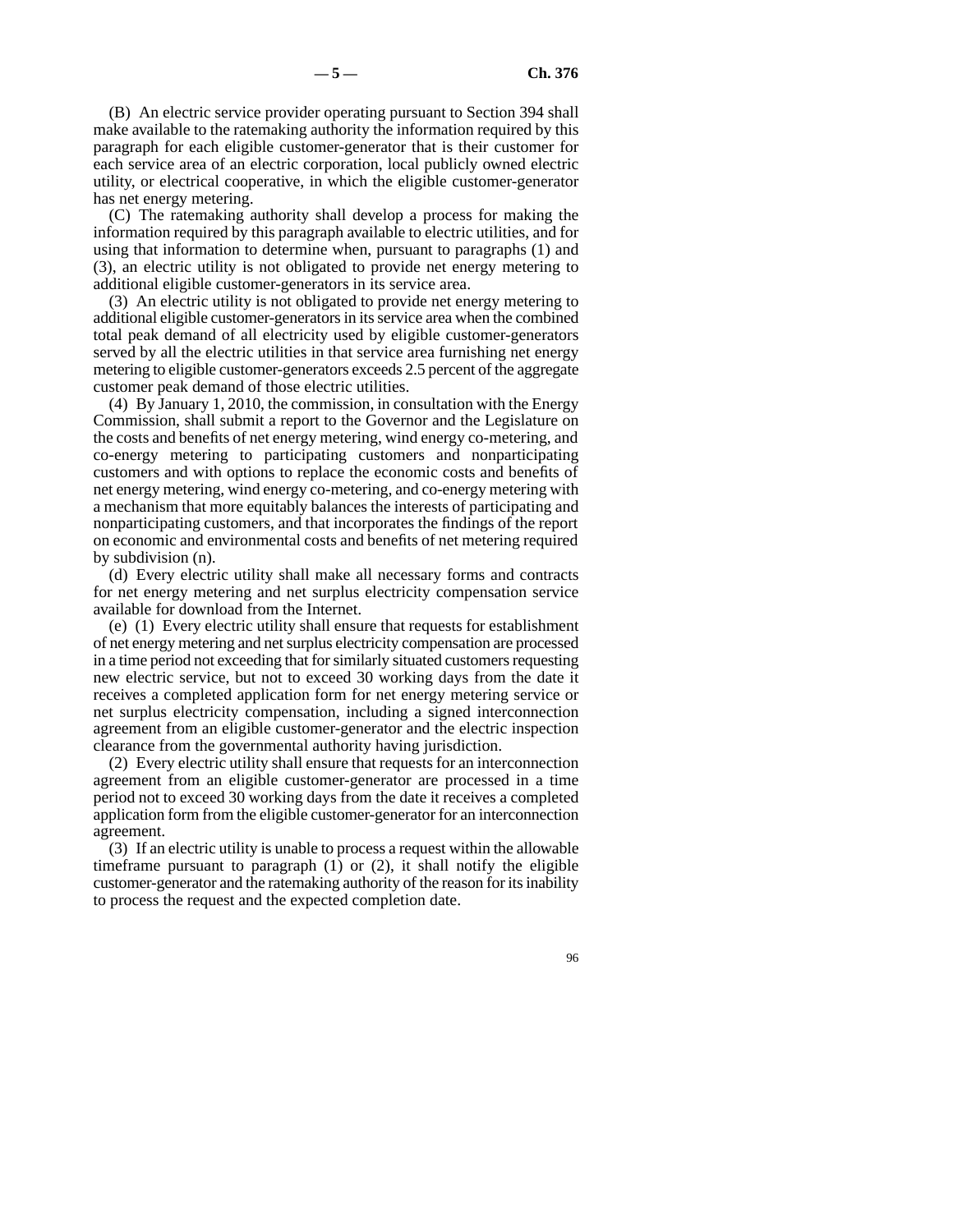(f) (1) If a customer participates in direct transactions pursuant to paragraph (1) of subdivision (b) of Section 365 with an electric service provider that does not provide distribution service for the direct transactions, the electric utility that provides distribution service for the eligible customer-generator is not obligated to provide net energy metering or net surplus electricity compensation to the customer.

(2) If a customer participates in direct transactions pursuant to paragraph (1) of subdivision (b) of Section 365 with an electric service provider, and the customer is an eligible customer-generator, the electric utility that provides distribution service for the direct transactions may recover from the customer's electric service provider the incremental costs of metering and billing service related to net energy metering and net surplus electricity compensation in an amount set by the ratemaking authority.

(g) Except for the time-variant kilowatthour pricing portion of any tariff adopted by the commission pursuant to paragraph (4) of subdivision (a) of Section 2851, each net energy metering contract or tariff shall be identical, with respect to rate structure, all retail rate components, and any monthly charges, to the contract or tariff to which the same customer would be assigned if the customer did not use an eligible solar or wind electrical generating facility, except that eligible customer-generators shall not be assessed standby charges on the electrical generating capacity or the kilowatthour production of an eligible solar or wind electrical generating facility. The charges for all retail rate components for eligible customer-generators shall be based exclusively on the customer-generator's net kilowatthour consumption over a 12-month period, without regard to the eligible customer-generator's choice as to from whom it purchases electricity that is not self-generated. Any new or additional demand charge, standby charge, customer charge, minimum monthly charge, interconnection charge, or any other charge that would increase an eligible customer-generator's costs beyond those of other customers who are not eligible customer-generators in the rate class to which the eligible customer-generator would otherwise be assigned if the customer did not own, lease, rent, or otherwise operate an eligible solar or wind electrical generating facility are contrary to the intent of this section, and shall not form a part of net energy metering contracts or tariffs.

(h) For eligible customer-generators, the net energy metering calculation shall be made by measuring the difference between the electricity supplied to the eligible customer-generator and the electricity generated by the eligible customer-generator and fed back to the electric grid over a 12-month period. The following rules shall apply to the annualized net metering calculation:

(1) The eligible residential or small commercial customer-generator shall, at the end of each 12-month period following the date of final interconnection of the eligible customer-generator's system with an electric utility, and at each anniversary date thereafter, be billed for electricity used during that 12-month period. The electric utility shall determine if the eligible residential or small commercial customer-generator was a net consumer or a net surplus customer-generator during that period.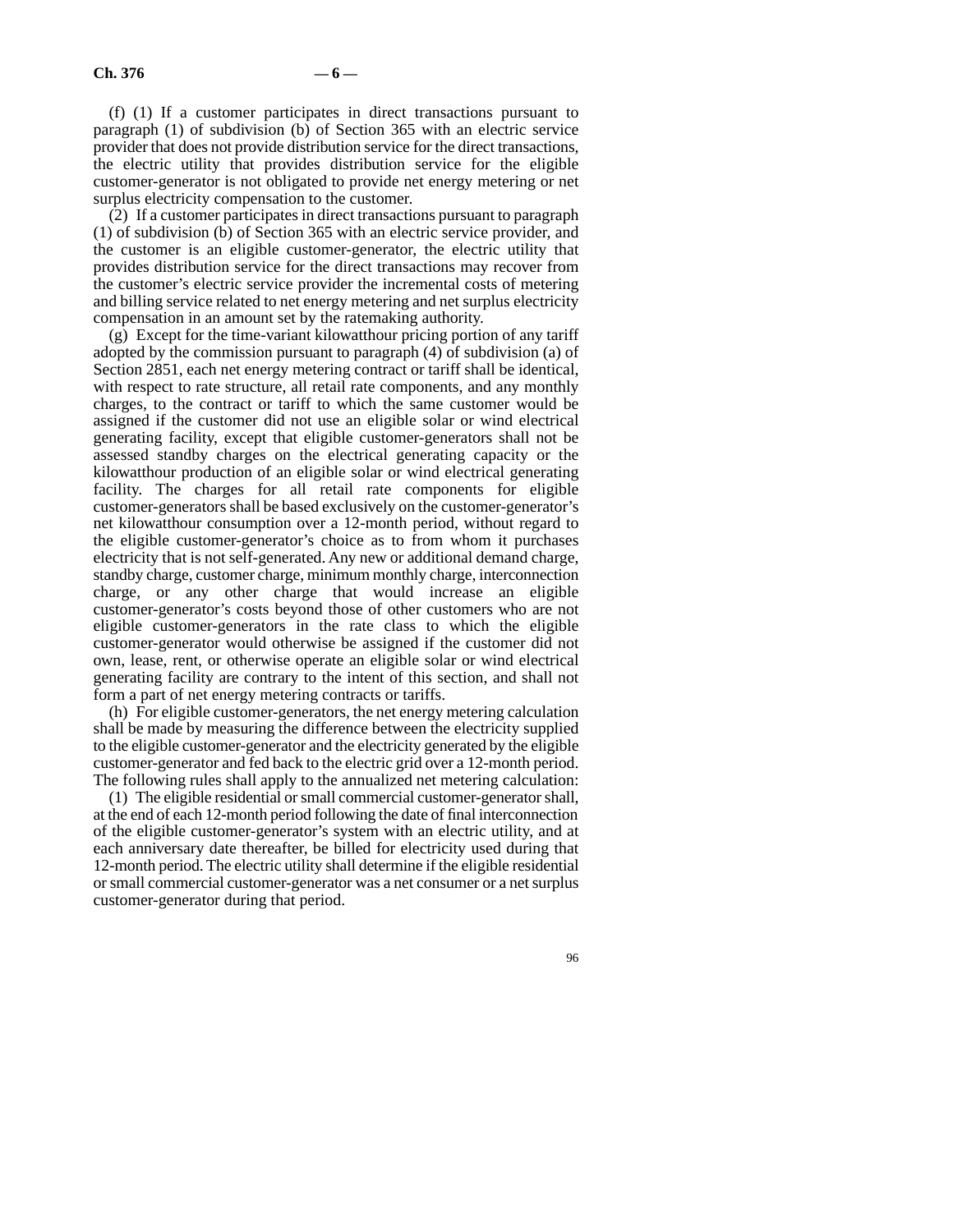(2) At the end of each 12-month period, where the electricity supplied during the period by the electric utility exceeds the electricity generated by the eligible residential or small commercial customer-generator during that same period, the eligible residential or small commercial customer-generator is a net electricity consumer and the electric utility shall be owed compensation for the eligible customer-generator's net kilowatthour consumption over that 12-month period. The compensation owed for the eligible residential or small commercial customer-generator's consumption shall be calculated as follows:

(A) For all eligible customer-generators taking service under contracts or tariffs employing "baseline" and "over baseline" rates, any net monthly consumption of electricity shall be calculated according to the terms of the contract or tariff to which the same customer would be assigned to, or be eligible for, if the customer was not an eligible customer-generator. If those same customer-generators are net generators over a billing period, the net kilowatthours generated shall be valued at the same price per kilowatthour as the electric utility would charge for the baseline quantity of electricity during that billing period, and if the number of kilowatthours generated exceeds the baseline quantity, the excess shall be valued at the same price per kilowatthour as the electric utility would charge for electricity over the baseline quantity during that billing period.

(B) For all eligible customer-generators taking service under contracts or tariffs employing time-of-use rates, any net monthly consumption of electricity shall be calculated according to the terms of the contract or tariff to which the same customer would be assigned, or be eligible for, if the customer was not an eligible customer-generator. When those same customer-generators are net generators during any discrete time-of-use period, the net kilowatthours produced shall be valued at the same price per kilowatthour as the electric utility would charge for retail kilowatthour sales during that same time-of-use period. If the eligible customer-generator's time-of-use electrical meter is unable to measure the flow of electricity in two directions, paragraph (1) of subdivision (c) shall apply.

(C) For all eligible residential and small commercial customer-generators and for each billing period, the net balance of moneys owed to the electric utility for net consumption of electricity or credits owed to the eligible customer-generator for net generation of electricity shall be carried forward as a monetary value until the end of each 12-month period. For all eligible commercial, industrial, and agricultural customer-generators, the net balance of moneys owed shall be paid in accordance with the electric utility's normal billing cycle, except that if the eligible commercial, industrial, or agricultural customer-generator is a net electricity producer over a normal billing cycle, any excess kilowatthours generated during the billing cycle shall be carried over to the following billing period as a monetary value, calculated according to the procedures set forth in this section, and appear as a credit on the eligible commercial, industrial, or agricultural customer-generator's account, until the end of the annual period when paragraph (3) shall apply.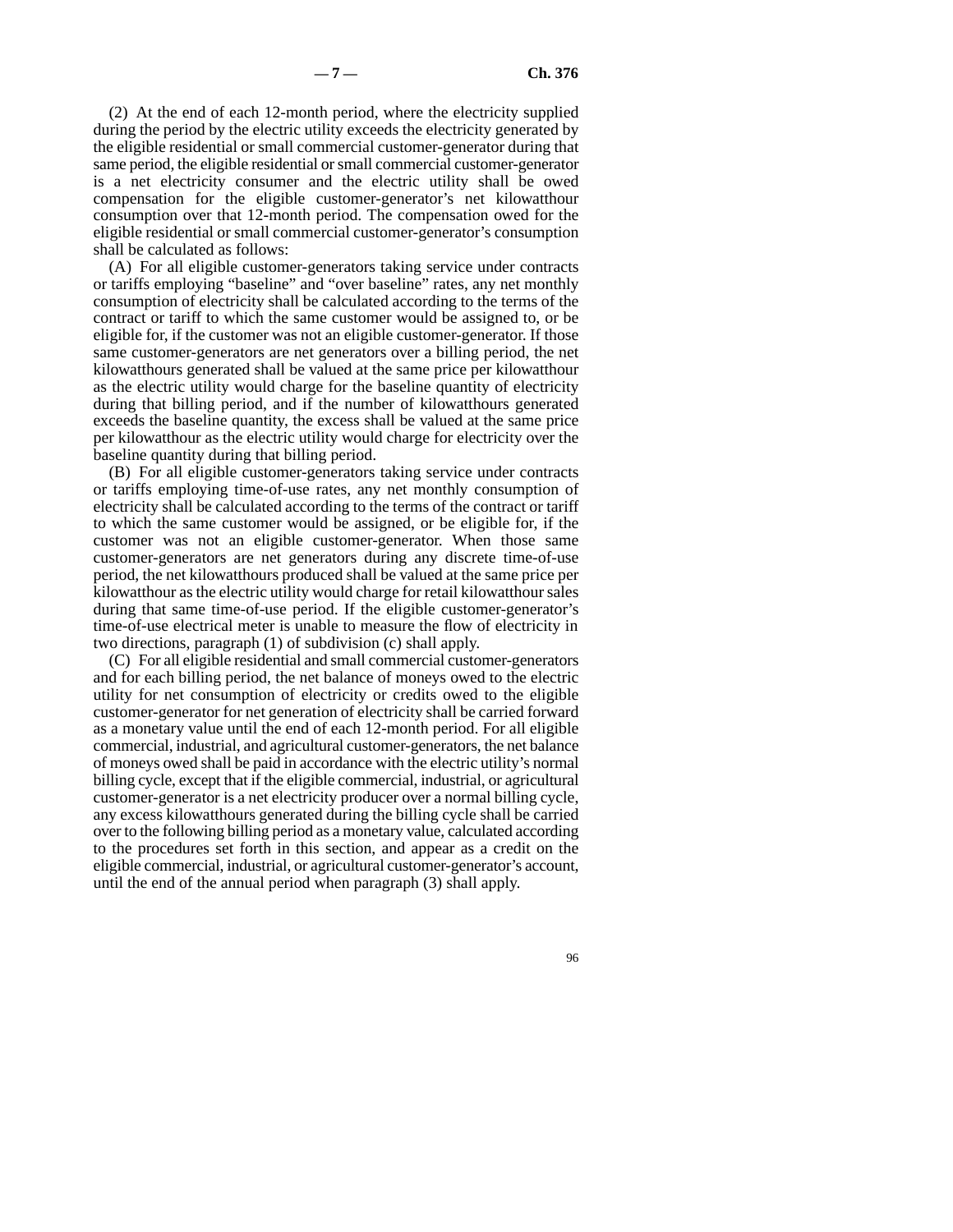(3) At the end of each 12-month period, where the electricity generated by the eligible customer-generator during the 12-month period exceeds the electricity supplied by the electric utility during that same period, the eligible customer-generator is a net surplus customer-generator and the electric utility shall, upon an affirmative election by the eligible customer-generator, either (A) provide net surplus electricity compensation for any net surplus electricity generated during the prior 12-month period, or (B) allow the eligible customer-generator to apply the net surplus electricity as a credit for kilowatthours subsequently supplied by the electric utility to the surplus customer-generator. For an eligible customer-generator that does not affirmatively elect to receive service pursuant to net surplus electricity compensation, the electric utility shall retain any excess kilowatthours generated during the prior 12-month period. The eligible customer-generator not affirmatively electing to receive service pursuant to net surplus electricity compensation shall not be owed any compensation for the net surplus electricity unless the electric utility enters into a purchase agreement with the eligible customer-generator for those excess kilowatthours. Every electric utility shall, by January 31, 2010, provide notice to eligible customer-generators that they are eligible to receive net surplus electricity compensation for net surplus electricity, that they must elect to receive net surplus electricity compensation, and that the 12-month period commences when the electric utility receives the eligible customer-generator's election. The commission may, for an electric utility that is an electrical corporation or electrical cooperative, adopt requirements for providing notice and the manner by which eligible customer-generators may elect to receive net surplus electricity compensation.

(4) (A) The ratemaking authority shall, by January 1, 2011, establish a net surplus electricity compensation valuation to compensate the net surplus customer-generator for the value of net surplus electricity generated by the net surplus customer-generator. The commission shall establish the valuation in a ratemaking proceeding. The ratemaking authority for a local publicly owned electric utility shall establish the valuation in a public proceeding. The net surplus electricity compensation valuation shall be established so as to provide the net surplus customer-generator just and reasonable compensation for the value of net surplus electricity, while leaving other ratepayers unaffected. The ratemaking authority shall determine whether the compensation will include, where appropriate justification exists, either or both of the following components:

(i) The value of the electricity itself.

(ii) The value of the renewable attributes of the electricity.

(B) In establishing the rate pursuant to subparagraph (A), the ratemaking authority shall ensure that the rate does not result in a shifting of costs between solar customer-generators and other bundled service customers.

(5) (A) Upon adoption of the net surplus electricity compensation rate by the ratemaking authority, any renewable energy credit, as defined in Section 399.12, for net surplus electricity purchased by the electric utility shall belong to the electric utility. Any renewable energy credit associated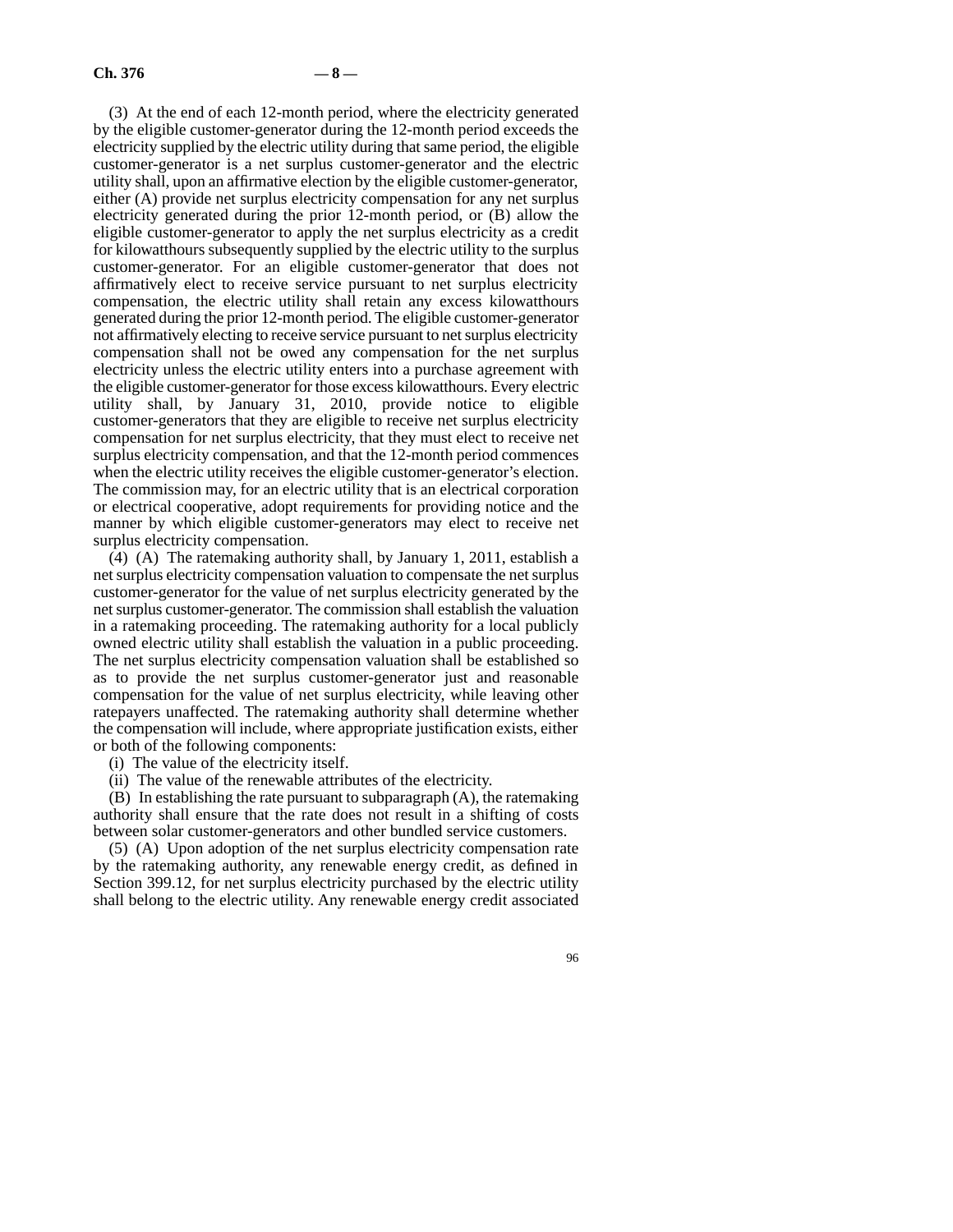with electricity generated by the eligible customer-generator that is utilized by the eligible customer-generator shall remain the property of the eligible customer-generator.

(B) Upon adoption of the net surplus electricity compensation rate by the ratemaking authority, the net surplus electricity purchased by the electric utility shall count toward the electric utility's renewables portfolio standard annual procurement targets for the purposes of paragraph (1) of subdivision (b) of Section 399.15, or for a local publicly owned electric utility, the renewables portfolio standard annual procurement targets established pursuant to Section 387.

(6) The electric utility shall provide every eligible residential or small commercial customer-generator with net electricity consumption and net surplus electricity generation information with each regular bill. That information shall include the current monetary balance owed the electric utility for net electricity consumed, or the net surplus electricity generated, since the last 12-month period ended. Notwithstanding this subdivision, an electric utility shall permit that customer to pay monthly for net energy consumed.

(7) If an eligible residential or small commercial customer-generator terminates the customer relationship with the electric utility, the electric utility shall reconcile the eligible customer-generator's consumption and production of electricity during any part of a 12-month period following the last reconciliation, according to the requirements set forth in this subdivision, except that those requirements shall apply only to the months since the most recent 12-month bill.

(8) If an electric service provider or electric utility providing net energy metering to a residential or small commercial customer-generator ceases providing that electric service to that customer during any 12-month period, and the customer-generator enters into a new net energy metering contract or tariff with a new electric service provider or electric utility, the 12-month period, with respect to that new electric service provider or electric utility, shall commence on the date on which the new electric service provider or electric utility first supplies electric service to the customer-generator.

(i) Notwithstanding any other provisions of this section, the following provisions shall apply to an eligible customer-generator with a capacity of more than 10 kilowatts, but not exceeding one megawatt, that receives electric service from a local publicly owned electric utility that has elected to utilize a co-energy metering program unless the local publicly owned electric utility chooses to provide service for eligible customer-generators with a capacity of more than 10 kilowatts in accordance with subdivisions  $(g)$  and  $(h)$ :

(1) The eligible customer-generator shall be required to utilize a meter, or multiple meters, capable of separately measuring electricity flow in both directions. All meters shall provide time-of-use measurements of electricity flow, and the customer shall take service on a time-of-use rate schedule. If the existing meter of the eligible customer-generator is not a time-of-use meter or is not capable of measuring total flow of energy in both directions,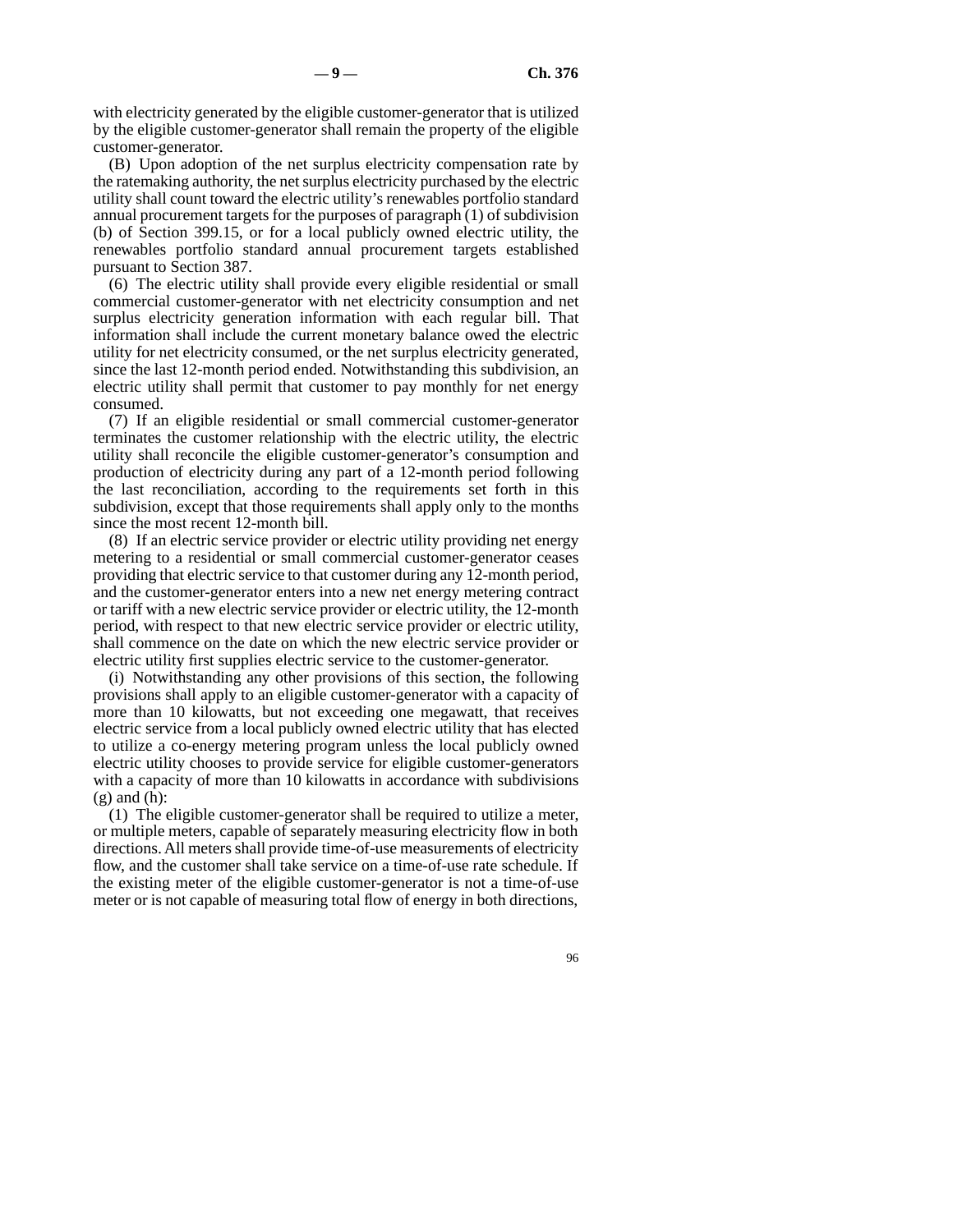the eligible customer-generator shall be responsible for all expenses involved in purchasing and installing a meter that is both time-of-use and able to measure total electricity flow in both directions. This subdivision shall not restrict the ability of an eligible customer-generator to utilize any economic incentives provided by a government agency or an electric utility to reduce its costs for purchasing and installing a time-of-use meter.

(2) The consumption of electricity from the local publicly owned electric utility shall result in a cost to the eligible customer-generator to be priced in accordance with the standard rate charged to the eligible customer-generator in accordance with the rate structure to which the customer would be assigned if the customer did not use an eligible solar or wind electrical generating facility. The generation of electricity provided to the local publicly owned electric utility shall result in a credit to the eligible customer-generator and shall be priced in accordance with the generation component, established under the applicable structure to which the customer would be assigned if the customer did not use an eligible solar or wind electrical generating facility.

(3) All costs and credits shall be shown on the eligible customer-generator's bill for each billing period. In any months in which the eligible customer-generator has been a net consumer of electricity calculated on the basis of value determined pursuant to paragraph (2), the customer-generator shall owe to the local publicly owned electric utility the balance of electricity costs and credits during that billing period. In any billing period in which the eligible customer-generator has been a net producer of electricity calculated on the basis of value determined pursuant to paragraph (2), the local publicly owned electric utility shall owe to the eligible customer-generator the balance of electricity costs and credits during that billing period. Any net credit to the eligible customer-generator of electricity costs may be carried forward to subsequent billing periods, provided that a local publicly owned electric utility may choose to carry the credit over as a kilowatthour credit consistent with the provisions of any applicable contract or tariff, including any differences attributable to the time of generation of the electricity. At the end of each 12-month period, the local publicly owned electric utility may reduce any net credit due to the eligible customer-generator to zero.

(j) A solar or wind turbine electrical generating system, or a hybrid system of both, used by an eligible customer-generator shall meet all applicable safety and performance standards established by the National Electrical Code, the Institute of Electrical and Electronics Engineers, and accredited testing laboratories, including Underwriters Laboratories and, where applicable, rules of the commission regarding safety and reliability. A customer-generator whose solar or wind turbine electrical generating system, or a hybrid system of both, meets those standards and rules shall not be required to install additional controls, perform or pay for additional tests, or purchase additional liability insurance.

(k) If the commission determines that there are cost or revenue obligations for an electric corporation, as defined in Section 218, that may not be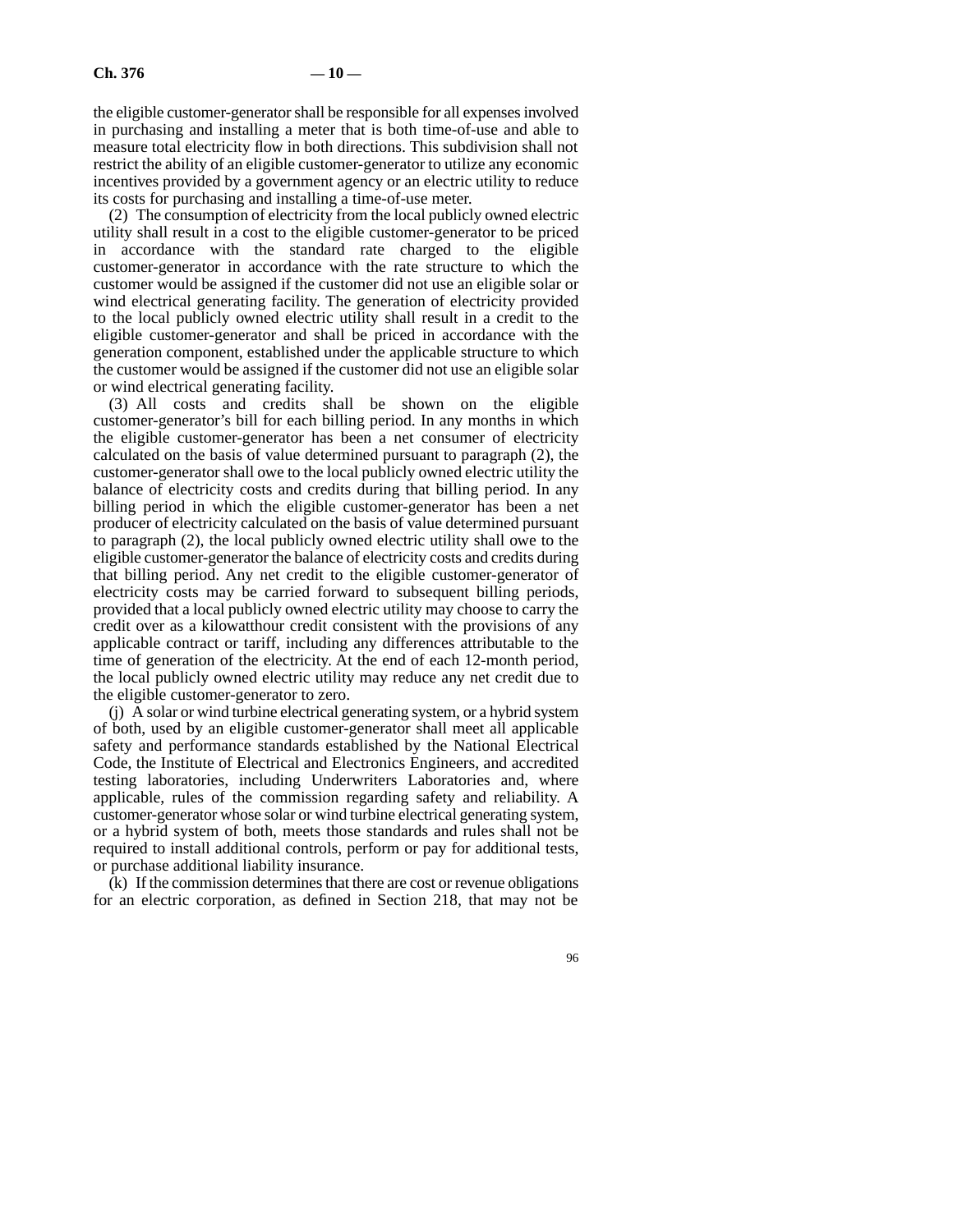recovered from customer-generators acting pursuant to this section, those obligations shall remain within the customer class from which any shortfall occurred and may not be shifted to any other customer class. Net energy metering and co-energy metering customers shall not be exempt from the public goods charges imposed pursuant to Article 7 (commencing with Section 381), Article 8 (commencing with Section 385), or Article 15 (commencing with Section 399) of Chapter 2.3 of Part 1. In its report to the Legislature, the commission shall examine different methods to ensure that the public goods charges remain nonbypassable.

(*l*) A net energy metering, co-energy metering, or wind energy co-metering customer shall reimburse the Department of Water Resources for all charges that would otherwise be imposed on the customer by the commission to recover bond-related costs pursuant to an agreement between the commission and the Department of Water Resources pursuant to Section 80110 of the Water Code, as well as the costs of the department equal to the share of the department's estimated net unavoidable power purchase contract costs attributable to the customer. The commission shall incorporate the determination into an existing proceeding before the commission, and shall ensure that the charges are nonbypassable. Until the commission has made a determination regarding the nonbypassable charges, net energy metering, co-energy metering, and wind energy co-metering shall continue under the same rules, procedures, terms, and conditions as were applicable on December 31, 2002.

(m) In implementing the requirements of subdivisions (k) and (*l*), an eligible customer-generator shall not be required to replace its existing meter except as set forth in paragraph (1) of subdivision (c), nor shall the electric utility require additional measurement of usage beyond that which is necessary for customers in the same rate class as the eligible customer-generator.

(n) It is the intent of the Legislature that the Treasurer incorporate net energy metering, including net surplus electricity compensation, co-energy metering, and wind energy co-metering projects undertaken pursuant to this section as sustainable building methods or distributive energy technologies for purposes of evaluating low-income housing projects.

SEC. 1.5. Section 2827 of the Public Utilities Code is amended to read:

2827. (a) The Legislature finds and declares that a program to provide net energy metering combined with net surplus compensation, co-energy metering, and wind energy co-metering for eligible customer-generators is one way to encourage substantial private investment in renewable energy resources, stimulate in-state economic growth, reduce demand for electricity during peak consumption periods, help stabilize California's energy supply infrastructure, enhance the continued diversification of California's energy resource mix, reduce interconnection and administrative costs for electricity suppliers, and encourage conservation and efficiency.

(b) As used in this section, the following terms have the following meanings: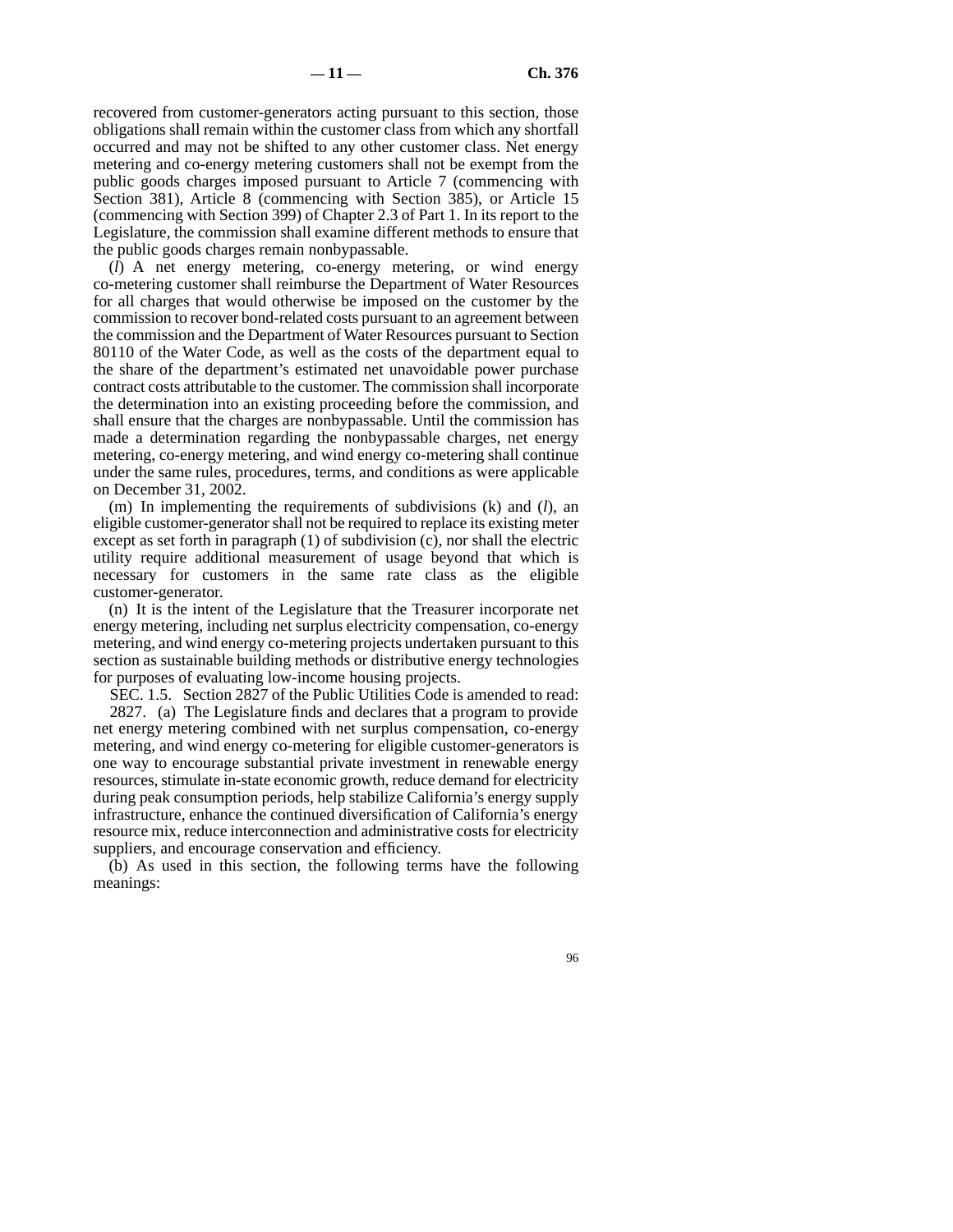(1) "Co-energy metering" means a program that is the same in all other respects as a net energy metering program, except that the local publicly owned electric utility has elected to apply a generation-to-generation energy and time-of-use credit formula as provided in subdivision (i).

(2) "Electrical cooperative" means an electrical cooperative as defined in Section 2776.

(3) "Electric utility" means an electrical corporation, a local publicly owned electric utility, or an electrical cooperative, or any other entity, except an electric service provider, that offers electrical service. This section shall not apply to a local publicly owned electric utility that serves more than 750,000 customers and that also conveys water to its customers.

(4) "Eligible customer-generator" means a residential, small commercial customer as defined in subdivision (h) of Section 331, commercial, industrial, or agricultural customer of an electric utility, who uses a solar or a wind turbine electrical generating facility, or a hybrid system of both, with a capacity of not more than one megawatt that is located on the customer's owned, leased, or rented premises, is interconnected and operates in parallel with the electric grid, and is intended primarily to offset part or all of the customer's own electrical requirements.

(5) "Net energy metering" means measuring the difference between the electricity supplied through the electric grid and the electricity generated by an eligible customer-generator and fed back to the electric grid over a 12-month period as described in subdivisions (c) and (h).

(6) "Net surplus customer-generator" means an eligible customer-generator that generates more electricity during a 12-month period than is supplied by the electric utility to the eligible customer-generator during the same 12-month period.

(7) "Net surplus electricity" means all electricity generated by an eligible customer-generator measured in kilowatthours over a 12-month period that exceeds the amount of electricity consumed by that eligible customer-generator.

(8) "Net surplus electricity compensation" means a per kilowatthour rate offered by the electric utility to the net surplus customer-generator for net surplus electricity that is set by the ratemaking authority pursuant to subdivision (h).

(9) "Ratemaking authority" means, for an electrical corporation or electrical cooperative, the commission, and for a local publicly owned electric utility, the local elected body responsible for setting the rates of the local publicly owned utility.

(10) "Wind energy co-metering" means any wind energy project greater than 50 kilowatts, but not exceeding one megawatt, where the difference between the electricity supplied through the electric grid and the electricity generated by an eligible customer-generator and fed back to the electric grid over a 12-month period is as described in subdivision (h). Wind energy co-metering shall be accomplished pursuant to Section 2827.8.

(c) (1) Every electric utility shall develop a standard contract or tariff providing for net energy metering, and shall make this standard contract or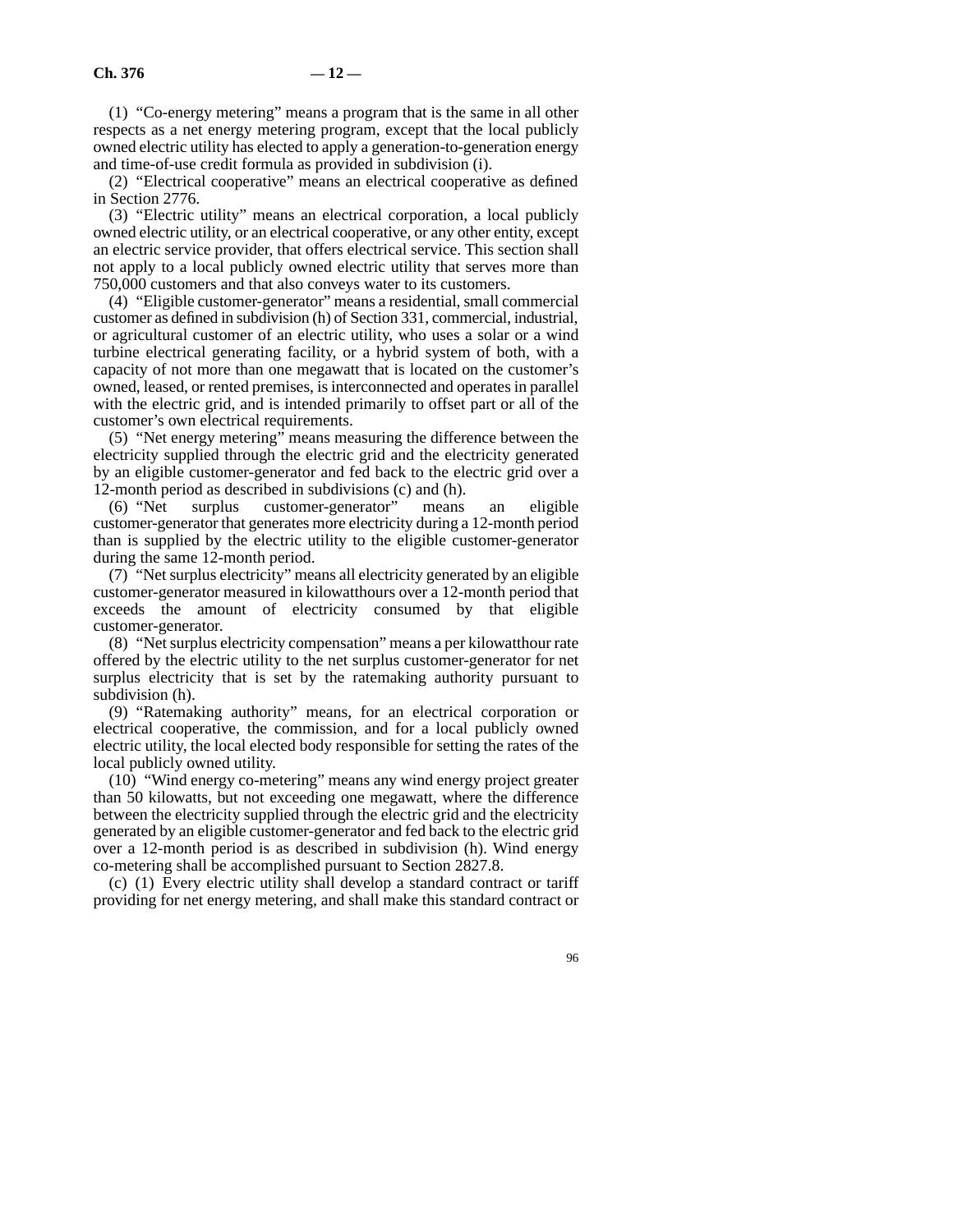tariff available to eligible customer-generators, upon request, on a first-come-first-served basis until the time that the total rated generating capacity used by eligible customer-generators exceeds 5 percent of the electric utility's aggregate customer peak demand. Net energy metering shall be accomplished using a single meter capable of registering the flow of electricity in two directions. An additional meter or meters to monitor the flow of electricity in each direction may be installed with the consent of the eligible customer-generator, at the expense of the electric utility, and the additional metering shall be used only to provide the information necessary to accurately bill or credit the customer-generator pursuant to subdivision (h), or to collect solar or wind electric generating system performance information for research purposes. If the existing electrical meter of an eligible customer-generator is not capable of measuring the flow of electricity in two directions, the eligible customer-generator shall be responsible for all expenses involved in purchasing and installing a meter that is able to measure electricity flow in two directions. If an additional meter or meters are installed, the net energy metering calculation shall yield a result identical to that of a single meter. An eligible customer-generator that is receiving service other than through the standard contract or tariff may elect to receive service through the standard contract or tariff until the electric utility reaches the generation limit set forth in this paragraph. Once the generation limit is reached, only eligible customer-generators that had previously elected to receive service pursuant to the standard contract or tariff have a right to continue to receive service pursuant to the standard contract or tariff. Eligibility for net energy metering does not limit an eligible customer-generator's eligibility for any other rebate, incentive, or credit provided by the electric utility, or pursuant to any governmental program, including rebates and incentives provided pursuant to the California Solar Initiative.

(2) (A) On an annual basis, beginning in 2003, every electric utility shall make available to the ratemaking authority information on the total rated generating capacity used by eligible customer-generators that are customers of that provider in the provider's service area and the net surplus electricity purchased by the electric utility pursuant to this section.

(B) An electric service provider operating pursuant to Section 394 shall make available to the ratemaking authority the information required by this paragraph for each eligible customer-generator that is their customer for each service area of an electric corporation, local publicly owned electric utility, or electrical cooperative, in which the eligible customer-generator has net energy metering.

(C) The ratemaking authority shall develop a process for making the information required by this paragraph available to electric utilities, and for using that information to determine when, pursuant to paragraphs (1) and (3), an electric utility is not obligated to provide net energy metering to additional eligible customer-generators in its service area.

(3) An electric utility is not obligated to provide net energy metering to additional eligible customer-generators in its service area when the combined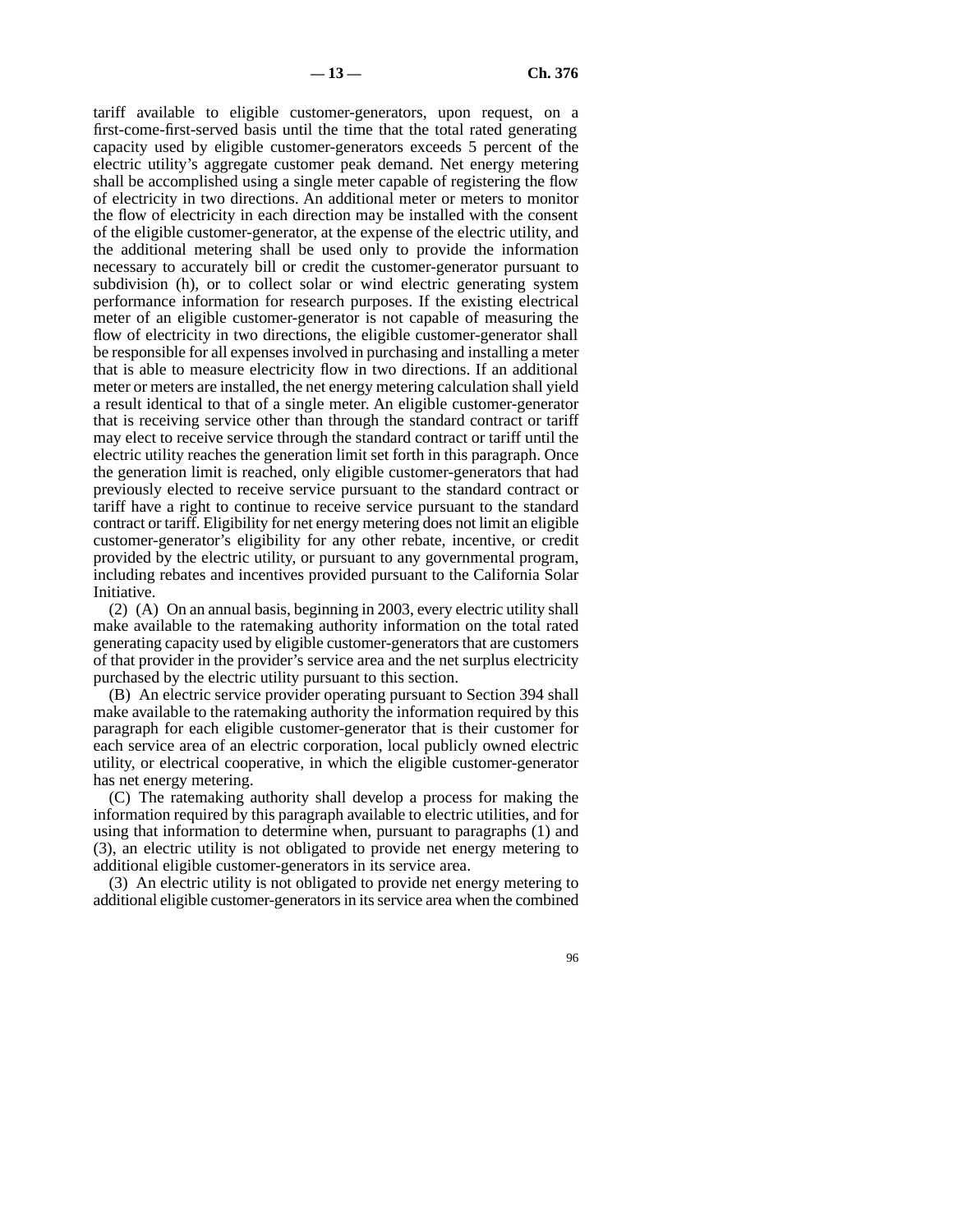total peak demand of all electricity used by eligible customer-generators served by all the electric utilities in that service area furnishing net energy metering to eligible customer-generators exceeds 5 percent of the aggregate customer peak demand of those electric utilities.

(4) By January 1, 2010, the commission, in consultation with the Energy Commission, shall submit a report to the Governor and the Legislature on the costs and benefits of net energy metering, wind energy co-metering, and co-energy metering to participating customers and nonparticipating customers and with options to replace the economic costs and benefits of net energy metering, wind energy co-metering, and co-energy metering with a mechanism that more equitably balances the interests of participating and nonparticipating customers, and that incorporates the findings of the report on economic and environmental costs and benefits of net metering required by subdivision (n).

(d) Every electric utility shall make all necessary forms and contracts for net energy metering and net surplus electricity compensation service available for download from the Internet.

(e) (1) Every electric utility shall ensure that requests for establishment of net energy metering and net surplus electricity compensation are processed in a time period not exceeding that for similarly situated customers requesting new electric service, but not to exceed 30 working days from the date it receives a completed application form for net energy metering service or net surplus electricity compensation, including a signed interconnection agreement from an eligible customer-generator and the electric inspection clearance from the governmental authority having jurisdiction.

(2) Every electric utility shall ensure that requests for an interconnection agreement from an eligible customer-generator are processed in a time period not to exceed 30 working days from the date it receives a completed application form from the eligible customer-generator for an interconnection agreement.

(3) If an electric utility is unable to process a request within the allowable timeframe pursuant to paragraph (1) or (2), it shall notify the eligible customer-generator and the ratemaking authority of the reason for its inability to process the request and the expected completion date.

(f) (1) If a customer participates in direct transactions pursuant to paragraph (1) of subdivision (b) of Section 365 with an electric service provider that does not provide distribution service for the direct transactions, the electric utility that provides distribution service for the eligible customer-generator is not obligated to provide net energy metering or net surplus electricity compensation to the customer.

(2) If a customer participates in direct transactions pursuant to paragraph (1) of subdivision (b) of Section 365 with an electric service provider, and the customer is an eligible customer-generator, the electric utility that provides distribution service for the direct transactions may recover from the customer's electric service provider the incremental costs of metering and billing service related to net energy metering and net surplus electricity compensation in an amount set by the ratemaking authority.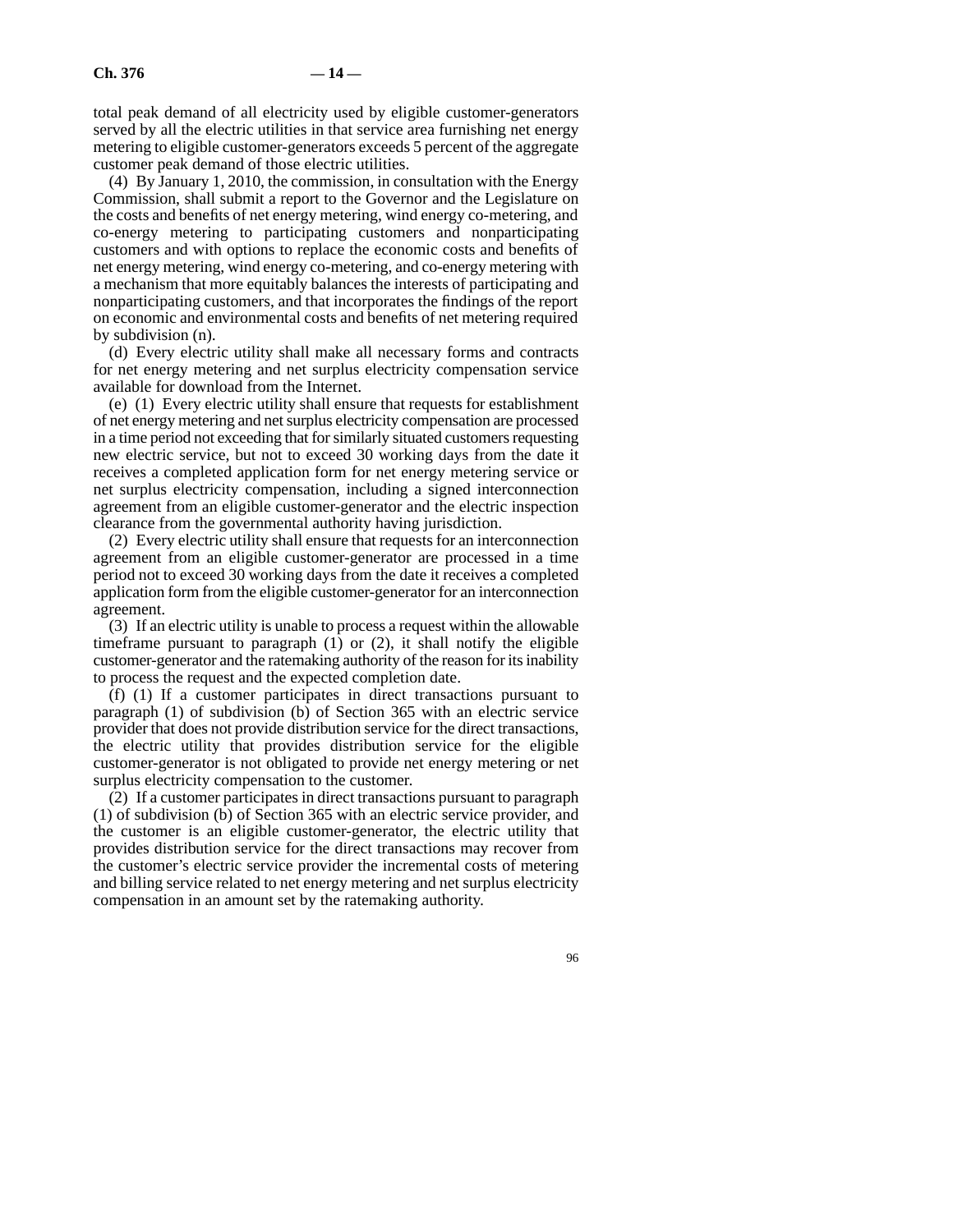(g) Except for the time-variant kilowatthour pricing portion of any tariff adopted by the commission pursuant to paragraph (4) of subdivision (a) of Section 2851, each net energy metering contract or tariff shall be identical, with respect to rate structure, all retail rate components, and any monthly charges, to the contract or tariff to which the same customer would be assigned if the customer did not use an eligible solar or wind electrical generating facility, except that eligible customer-generators shall not be assessed standby charges on the electrical generating capacity or the kilowatthour production of an eligible solar or wind electrical generating facility. The charges for all retail rate components for eligible customer-generators shall be based exclusively on the eligible customer-generator's net kilowatthour consumption over a 12-month period, without regard to the customer-generator's choice as to from whom it purchases electricity that is not self-generated. Any new or additional demand charge, standby charge, customer charge, minimum monthly charge, interconnection charge, or any other charge that would increase an eligible customer-generator's costs beyond those of other customers who are not eligible customer-generators in the rate class to which the eligible customer-generator would otherwise be assigned if the customer did not own, lease, rent, or otherwise operate an eligible solar or wind electrical generating facility is contrary to the intent of this section, and shall not form a part of net energy metering contracts or tariffs.

(h) For eligible customer-generators, the net energy metering calculation shall be made by measuring the difference between the electricity supplied to the eligible customer-generator and the electricity generated by the eligible customer-generator and fed back to the electric grid over a 12-month period. The following rules shall apply to the annualized net metering calculation:

(1) The eligible residential or small commercial customer-generator shall, at the end of each 12-month period following the date of final interconnection of the eligible customer-generator's system with an electric utility, and at each anniversary date thereafter, be billed for electricity used during that 12-month period. The electric utility shall determine if the eligible residential or small commercial customer-generator was a net consumer or a net surplus customer-generator during that period.

(2) At the end of each 12-month period, where the electricity supplied during the period by the electric utility exceeds the electricity generated by the eligible residential or small commercial customer-generator during that same period, the eligible residential or small commercial customer-generator is a net electricity consumer and the electric utility shall be owed compensation for the eligible customer-generator's net kilowatthour consumption over that 12-month period. The compensation owed for the eligible residential or small commercial customer-generator's consumption shall be calculated as follows:

(A) For all eligible customer-generators taking service under contracts or tariffs employing "baseline" and "over baseline" rates, any net monthly consumption of electricity shall be calculated according to the terms of the contract or tariff to which the same customer would be assigned to, or be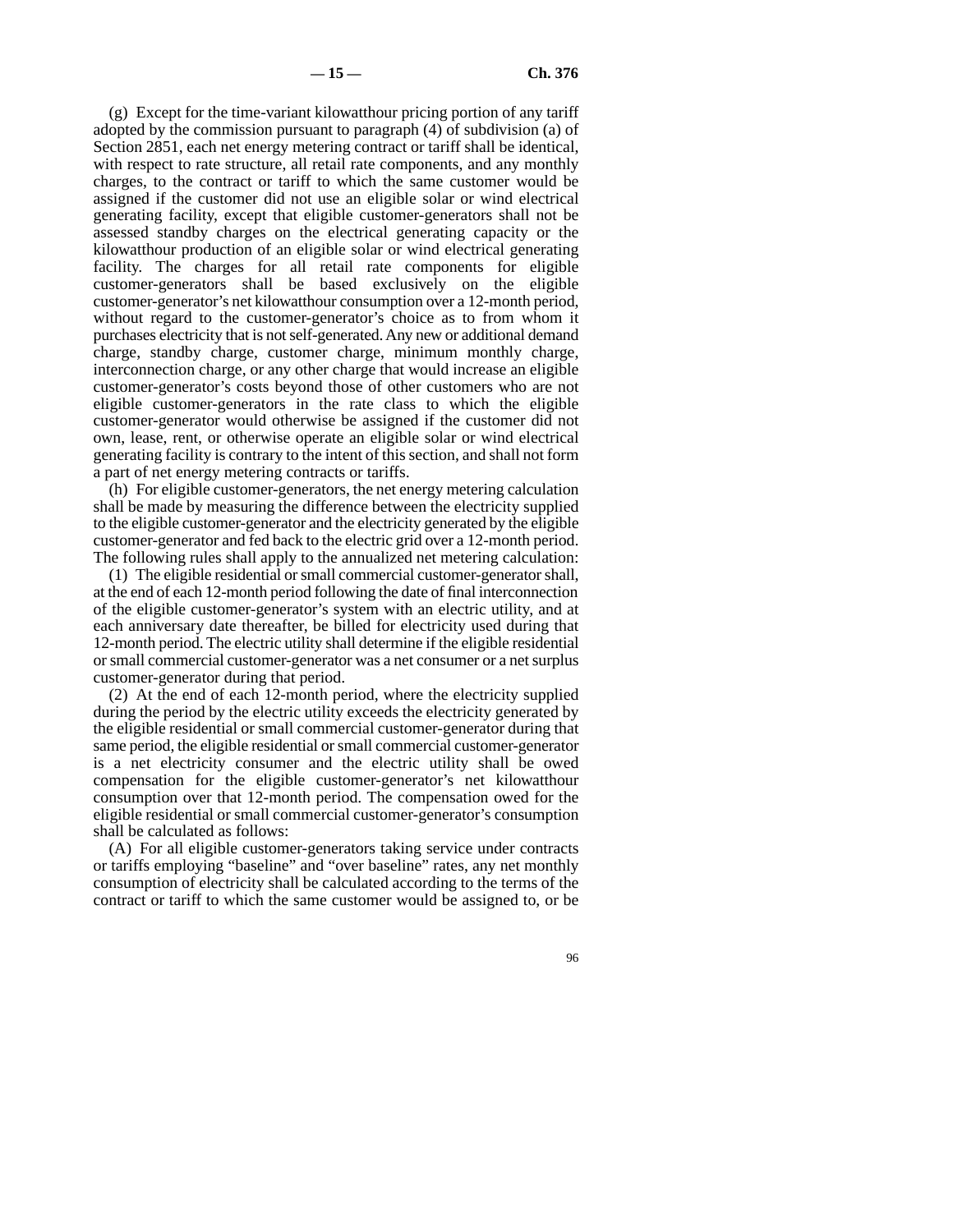eligible for, if the customer was not an eligible customer-generator. If those same customer-generators are net generators over a billing period, the net kilowatthours generated shall be valued at the same price per kilowatthour as the electric utility would charge for the baseline quantity of electricity during that billing period, and if the number of kilowatthours generated exceeds the baseline quantity, the excess shall be valued at the same price per kilowatthour as the electric utility would charge for electricity over the baseline quantity during that billing period.

(B) For all eligible customer-generators taking service under contracts or tariffs employing time-of-use rates, any net monthly consumption of electricity shall be calculated according to the terms of the contract or tariff to which the same customer would be assigned, or be eligible for, if the customer was not an eligible customer-generator. When those same customer-generators are net generators during any discrete time-of-use period, the net kilowatthours produced shall be valued at the same price per kilowatthour as the electric utility would charge for retail kilowatthour sales during that same time-of-use period. If the eligible customer-generator's time-of-use electrical meter is unable to measure the flow of electricity in two directions, paragraph (1) of subdivision (c) shall apply.

(C) For all eligible residential and small commercial customer-generators and for each billing period, the net balance of moneys owed to the electric utility for net consumption of electricity or credits owed to the eligible customer-generator for net generation of electricity shall be carried forward as a monetary value until the end of each 12-month period. For all eligible commercial, industrial, and agricultural customer-generators, the net balance of moneys owed shall be paid in accordance with the electric utility's normal billing cycle, except that if the eligible commercial, industrial, or agricultural customer-generator is a net electricity producer over a normal billing cycle, any excess kilowatthours generated during the billing cycle shall be carried over to the following billing period as a monetary value, calculated according to the procedures set forth in this section, and appear as a credit on the eligible commercial, industrial, or agricultural customer-generator's account, until the end of the annual period when paragraph (3) shall apply.

(3) At the end of each 12-month period, where the electricity generated by the eligible customer-generator during the 12-month period exceeds the electricity supplied by the electric utility during that same period, the eligible customer-generator is a net surplus customer-generator and the electric utility shall, upon an affirmative election by the eligible customer-generator, either (A) provide net surplus electricity compensation for any net surplus electricity generated during the prior 12-month period, or (B) allow the eligible customer-generator to apply the net surplus electricity as a credit for kilowatthours subsequently supplied by the electric utility to the surplus customer-generator. For an eligible customer-generator that does not affirmatively elect to receive service pursuant to net surplus electricity compensation, the electric utility shall retain any excess kilowatthours generated during the prior 12-month period. The eligible customer-generator not affirmatively electing to receive service pursuant to net surplus electricity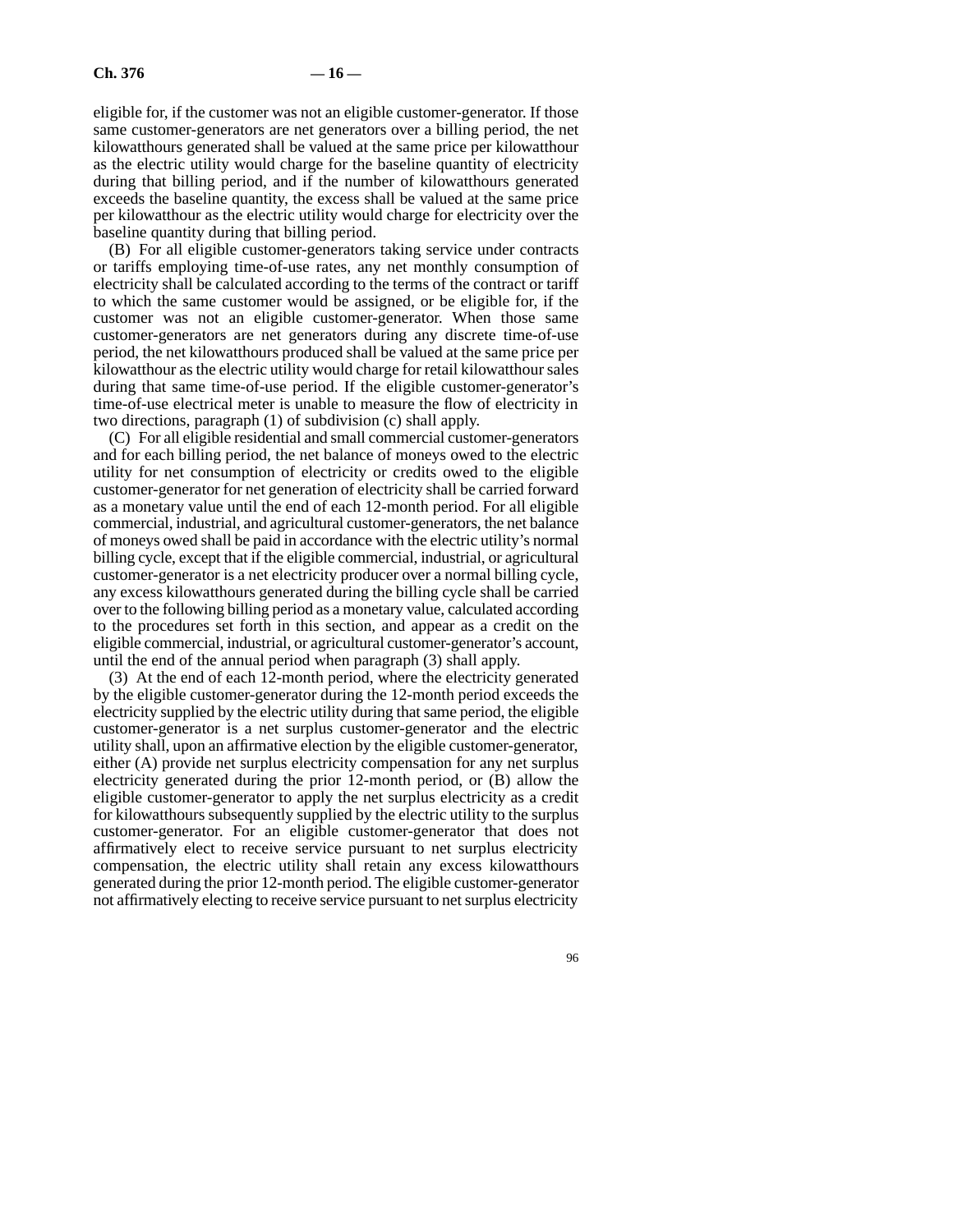compensation shall not be owed any compensation for the net surplus electricity unless the electric utility enters into a purchase agreement with the eligible customer-generator for those excess kilowatthours. Every electric utility shall, by January 31, 2010, provide notice to eligible customer-generators that they are eligible to receive net surplus electricity compensation for net surplus electricity, that they must elect to receive net surplus electricity compensation, and that the 12-month period commences when the electric utility receives the eligible customer-generator's election. The commission may, for an electric utility that is an electrical corporation or electrical cooperative, adopt requirements for providing notice and the manner by which eligible customer-generators may elect to receive net surplus electricity compensation.

 $(A)$  (A) The ratemaking authority shall, by January 1, 2011, establish a net surplus electricity compensation valuation to compensate the net surplus customer-generator for the value of net surplus electricity generated by the net surplus customer-generator. The commission shall establish the valuation in a ratemaking proceeding. The ratemaking authority for a local publicly owned electric utility shall establish the valuation in a public proceeding. The net surplus electricity compensation valuation shall be established so as to provide the net surplus customer-generator just and reasonable compensation for the value of net surplus electricity, while leaving other ratepayers unaffected. The ratemaking authority shall determine whether the compensation will include, where appropriate justification exists, either or both of the following components:

(i) The value of the electricity itself.

(ii) The value of the renewable attributes of the electricity.

(B) In establishing the rate pursuant to subparagraph (A), the ratemaking authority shall ensure that the rate does not result in a shifting of costs between solar customer-generators and other bundled service customers.

(5) (A) Upon adoption of the net surplus electricity compensation rate by the ratemaking authority, any renewable energy credit, as defined in Section 399.12, for net surplus electricity purchased by the electric utility shall belong to the electric utility. Any renewable energy credit associated with electricity generated by the eligible customer-generator that is utilized by the eligible customer-generator shall remain the property of the eligible customer-generator.

(B) Upon adoption of the net surplus electricity compensation rate by the ratemaking authority, the net surplus electricity purchased by the electric utility shall count toward the electric utility's renewables portfolio standard annual procurement targets for the purposes of paragraph (1) of subdivision (b) of Section 399.15, or for a local publicly owned electric utility, the renewables portfolio standard annual procurement targets established pursuant to Section 387.

(6) The electric utility shall provide every eligible residential or small commercial customer-generator with net electricity consumption and net surplus electricity generation information with each regular bill. That information shall include the current monetary balance owed the electric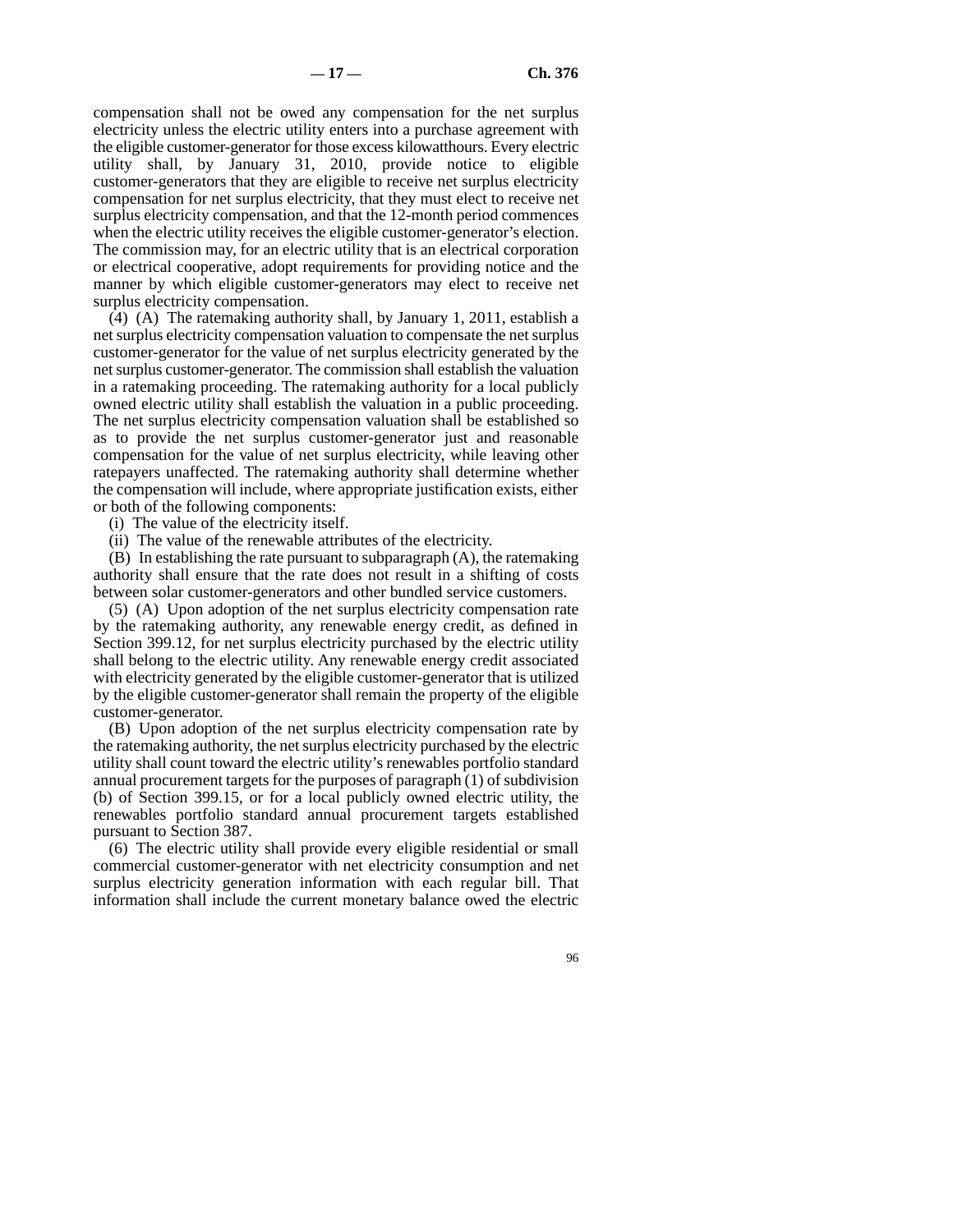utility for net electricity consumed, or the net surplus electricity generated, since the last 12-month period ended. Notwithstanding this subdivision, an electric utility shall permit that customer to pay monthly for net energy consumed.

(7) If an eligible residential or small commercial customer-generator terminates the customer relationship with the electric utility, the electric utility shall reconcile the eligible customer-generator's consumption and production of electricity during any part of a 12-month period following the last reconciliation, according to the requirements set forth in this subdivision, except that those requirements shall apply only to the months since the most recent 12-month bill.

(8) If an electric service provider or electric utility providing net energy metering to a residential or small commercial customer-generator ceases providing that electric service to that customer during any 12-month period, and the customer-generator enters into a new net energy metering contract or tariff with a new electric service provider or electric utility, the 12-month period, with respect to that new electric service provider or electric utility, shall commence on the date on which the new electric service provider or electric utility first supplies electric service to the customer-generator.

(i) Notwithstanding any other provisions of this section, the following provisions shall apply to an eligible customer-generator with a capacity of more than 10 kilowatts, but not exceeding one megawatt, that receives electric service from a local publicly owned electric utility that has elected to utilize a co-energy metering program unless the local publicly owned electric utility chooses to provide service for eligible customer-generators with a capacity of more than 10 kilowatts in accordance with subdivisions  $(g)$  and  $(h)$ :

(1) The eligible customer-generator shall be required to utilize a meter, or multiple meters, capable of separately measuring electricity flow in both directions. All meters shall provide time-of-use measurements of electricity flow, and the customer shall take service on a time-of-use rate schedule. If the existing meter of the eligible customer-generator is not a time-of-use meter or is not capable of measuring total flow of energy in both directions, the eligible customer-generator shall be responsible for all expenses involved in purchasing and installing a meter that is both time-of-use and able to measure total electricity flow in both directions. This subdivision shall not restrict the ability of an eligible customer-generator to utilize any economic incentives provided by a governmental agency or an electric utility to reduce its costs for purchasing and installing a time-of-use meter.

(2) The consumption of electricity from the local publicly owned electric utility shall result in a cost to the eligible customer-generator to be priced in accordance with the standard rate charged to the eligible customer-generator in accordance with the rate structure to which the customer would be assigned if the customer did not use an eligible solar or wind electrical generating facility. The generation of electricity provided to the local publicly owned electric utility shall result in a credit to the eligible customer-generator and shall be priced in accordance with the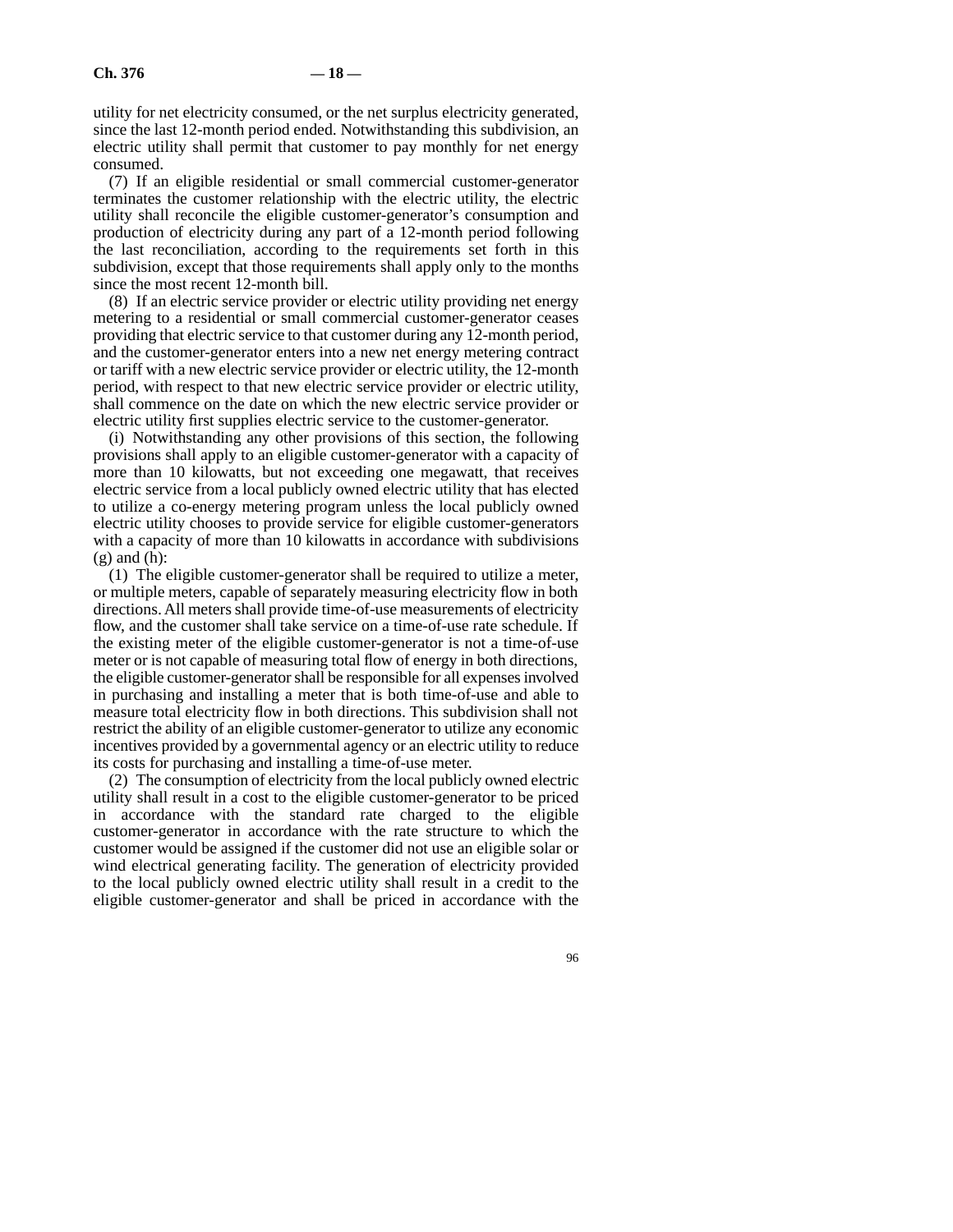generation component, established under the applicable structure to which the customer would be assigned if the customer did not use an eligible solar or wind electrical generating facility.

(3) All costs and credits shall be shown on the eligible customer-generator's bill for each billing period. In any months in which the eligible customer-generator has been a net consumer of electricity calculated on the basis of value determined pursuant to paragraph (2), the customer-generator shall owe to the local publicly owned electric utility the balance of electricity costs and credits during that billing period. In any billing period in which the eligible customer-generator has been a net producer of electricity calculated on the basis of value determined pursuant to paragraph (2), the local publicly owned electric utility shall owe to the eligible customer-generator the balance of electricity costs and credits during that billing period. Any net credit to the eligible customer-generator of electricity costs may be carried forward to subsequent billing periods, provided that a local publicly owned electric utility may choose to carry the credit over as a kilowatthour credit consistent with the provisions of any applicable contract or tariff, including any differences attributable to the time of generation of the electricity. At the end of each 12-month period, the local publicly owned electric utility may reduce any net credit due to the eligible customer-generator to zero.

(j) (1) A solar or wind turbine electrical generating system, or a hybrid system of both, used by an eligible customer-generator shall meet all applicable safety and performance standards established by the National Electrical Code, the Institute of Electrical and Electronics Engineers, and accredited testing laboratories, including Underwriters Laboratories and, where applicable, rules of the commission regarding safety and reliability. A customer-generator whose solar or wind turbine electrical generating system, or a hybrid system of both, meets those standards and rules shall not be required to install additional controls, perform or pay for additional tests, or purchase additional liability insurance.

(2) On and after July 1, 2010, a contractor holding a class C-46 license issued by the Contractors' State License Board shall not construct, alter, or install, for an eligible customer-generator generating electricity under a tariff or contract pursuant to this section, a solar photovoltaic electrical generating facility with the capacity to generate greater than 250 kilowatts of electricity. Contractors holding class C-46 licenses as of January 1, 2010, shall be deemed qualified to take the class C-10 license examination.

(k) If the commission determines that there are cost or revenue obligations for an electric corporation, as defined in Section 218, that may not be recovered from customer-generators acting pursuant to this section, those obligations shall remain within the customer class from which any shortfall occurred and may not be shifted to any other customer class. Net energy metering and co-energy metering customers shall not be exempt from the public goods charges imposed pursuant to Article 7 (commencing with Section 381), Article 8 (commencing with Section 385), or Article 15 (commencing with Section 399) of Chapter 2.3 of Part 1. In its report to the